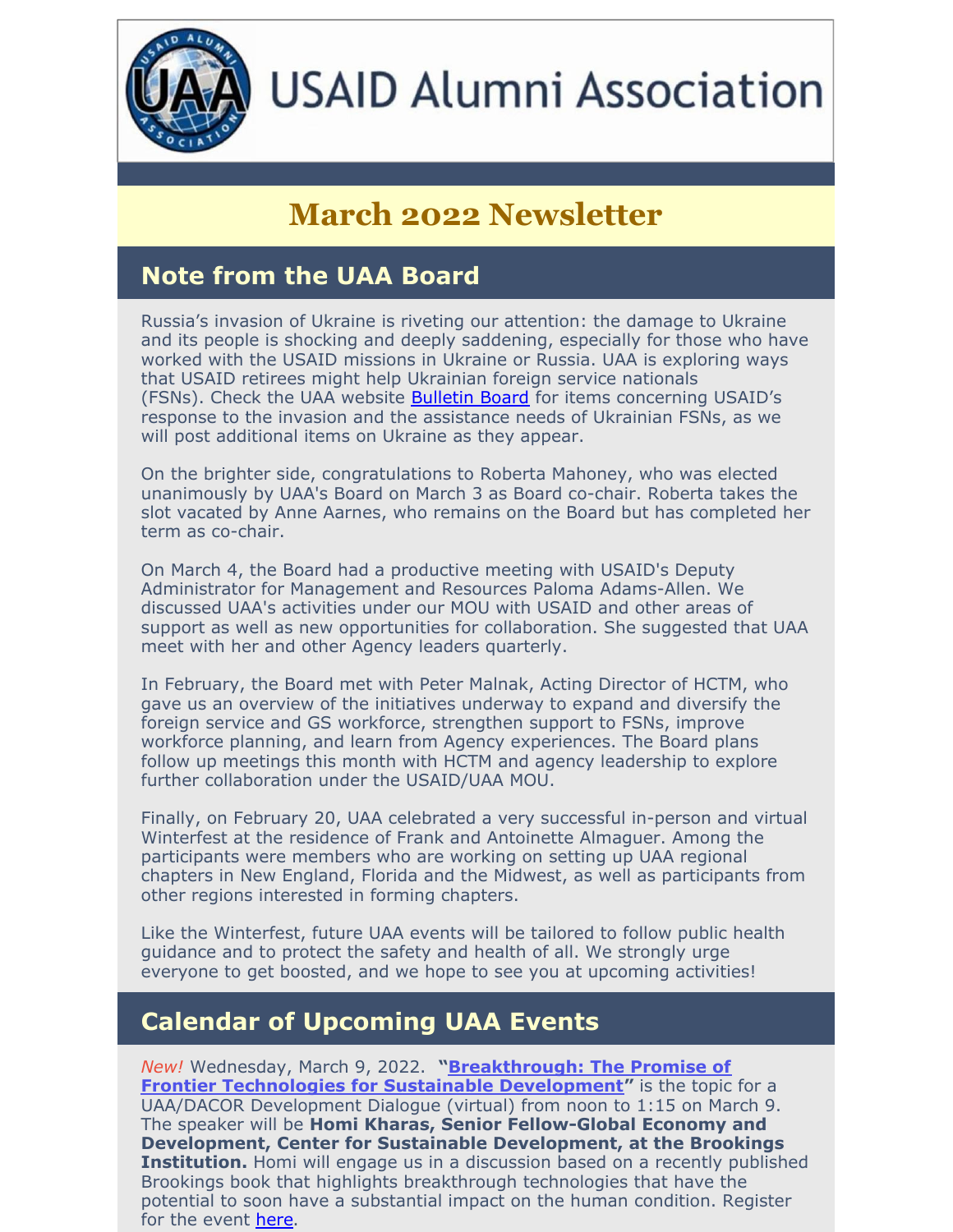*New!* Wednesday, March 16, 2022. "**Public Private Partnerships – a Perspective on 20 years of Experience"** is the topic for a virtual discussion, via Zoom, sponsored by the **UAA Development Issues Committee** from 11:00 A.M. – 12:30 P.M. EDT on Wednesday, March 16, 2022. Please note that this meeting is open only to UAA members who have made a contribution for 2021 or for 2022 and who register no later than **March 14**, by clicking [here](https://conta.cc/3MaHRf2).

The quest discussion leaders whose bios are linked [here](https://usaidalumni.org/development-issues-committee-march-16-2022-speaker-bios/) will be:

- Michael Metzler, Executive Director of USAID's Private Sector Investment Hub.
- AnnaMaria Shaker, Chief of Staff, Deloitte Consulting U.S. International Development Practice.
- **Heather Kulp, Manager for Strategy and Analytics at the Chevron** Corporation and former Executive Director of the Chevron-led Niger Delta Partnership with USAID.

*New!* **Wednesday, March 30, 2022, 1:30-3:30 pm** — The **UAA Book Club** will hold a virtual meeting via Zoom in which Joe Ryan will lead a review of Manuel Hinds, *Playing Monopoly with the Devil: Dollarization and Domestic Currencies in Developing Countries*. (New Haven: Yale University Press, 2006, 255 pages.) Please note that this meeting is open only to UAA contributing members and those who register no later than **March 28** by clicking **[here](https://conta.cc/3sTDUEh)**. Those who register will receive information on how to join the virtual meeting.

*New!* **Wednesday, April 20, 12 noon to 2:00 pm**, there will be a UAA/DACOR Development Dialogue on "**Authoritarian Kleptocracy - Western Complicity and Rising Threats to Our National Security**".

The speaker will be **Frank Vogl**, author of *The Enablers*, former World Bank official and foreign correspondent for Reuters and The Times of London and co-founder of Transparency International.

Join us to learn how Western governments over many years have repeatedly placed national commercial interests above curbing the kleptocratic ambitions of authoritarian regimes, while failing to curb the "enablers" from Wall Street to the City of London who aid and abet corrupt regimes to launder their stolen cash.

Please Note: this DACOR Development Dialogue will be a "hybrid" event, so we encourage those who can to attend in person at DACOR-Bacon House, or if not to watch on-line as usual. Watch for a detailed announcement closer to the event.

## **Possible UAA Support Being Considered for FSN Emergency Relief**

The USAID Alumni Association shares with all Alumni our deep concern for the tragedy that has happened in Ukraine in the past couple of weeks. Our hearts go out to the people of Ukraine at this difficult time and to people from around the world seeking to assist their humanitarian needs. UAA's Board is exploring options for assisting USAID's FSNs who are experiencing such dire emergencies. We will keep you informed if we are able to find a way to contribute to such needs soon and more broadly in the future.

Click [here](https://usaidalumni.org/wp-content/uploads/2022/02/AIDA-Notice-re-Ukraine-1.pdf) to read the 'Standing with Ukraine' message from Administrator Power.

### *New!* **on USAIDAlumni.org**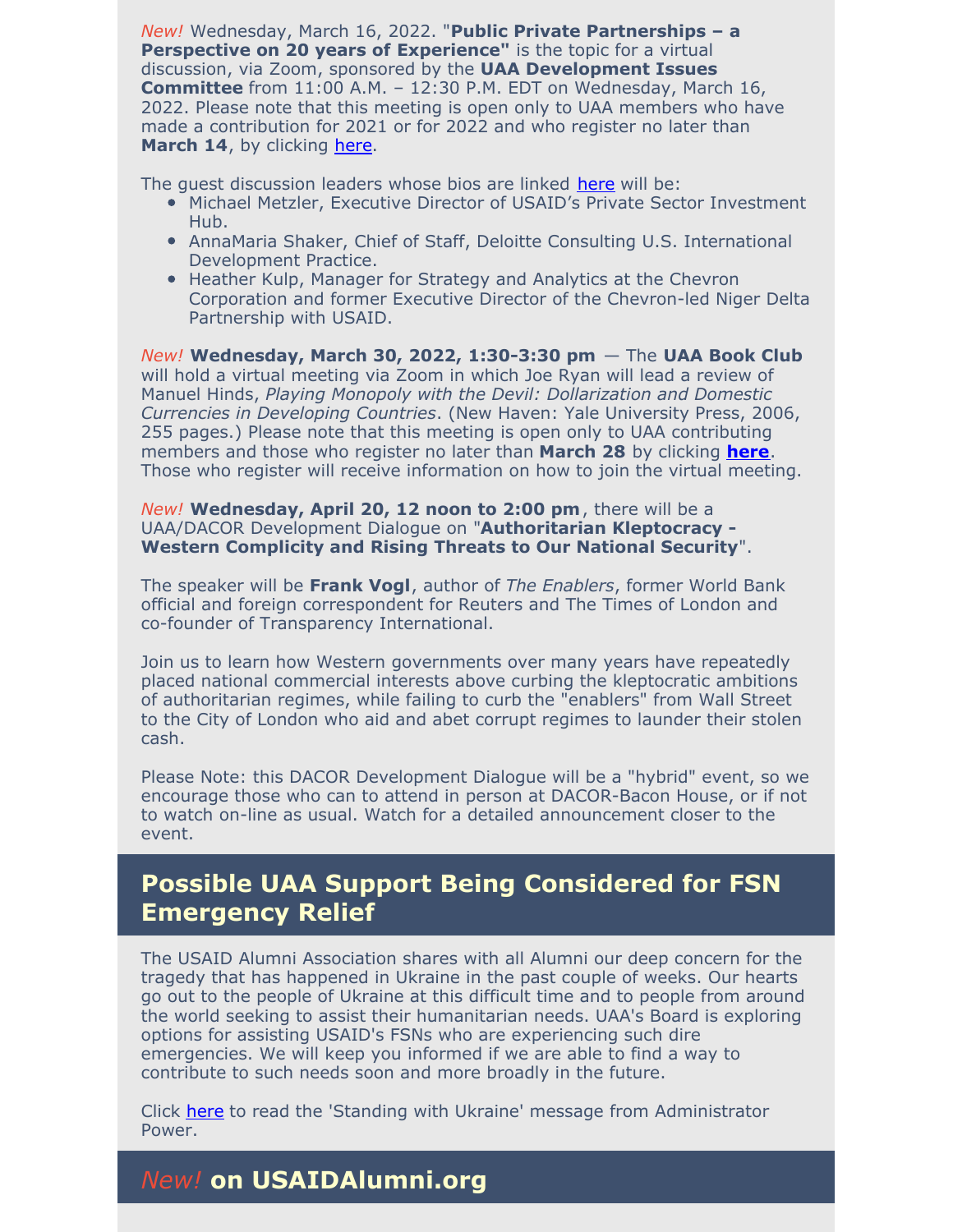In [Memoriam:](https://www.usaidalumni.org/tribute/) Hugh Sheridan (Sher) Plunkett, Lewis F. Smith, and James Rowland Lowe, Jr.

[Articles](https://usaidalumni.org/development-issues/articles/): Our March newsletter offers four new articles:

- *New!* **Senior director for global health [security](https://www.politico.com/news/2022/02/08/senior-director-global-health-security-leaving-00006912?mkt_tok=Njg1LUtCTC03NjUAAAGCfVZXbqTRxJg3I4mMsKnAdr9EglcHmEBYB7F18E2q7vqDf-CfrcnfqtZQnTIrCTG7-QTyMTrV__QJ94LPJtDU8dgP97aom9yjOzU6hX9i6uQ2lQ) leaving the NSC** *(Devex by Erin Banco, February 8, 2022)*
- *New!"***Localisation only pays lip service to fixing aid's colonial legacy"** *(The New Humanitarian by Maha Shuayb in Beirut, February 8, 2022)*
- *New!* **[World](https://openknowledge.worldbank.org/bitstream/handle/10986/36883/9781464817304.pdf) [Development](https://openknowledge.worldbank.org/bitstream/handle/10986/36883/9781464817304.pdf) Report 2022** *(World Bank, February 15, 2022)*
- *New!* **UN allocates \$20M from CERF to [humanitarian](https://www.unocha.org/story/un-allocates-20m-cerf-humanitarian-response-ukraine?mkt_tok=Njg1LUtCTC03NjUAAAGCz7sEle0B6qSUoq49hvihBNb35hjbNAYWv0bxDb69mN0mmCsm5WkACIwHTWzZXxoOxc5emcJC-fLCAMf0gmbPuEV096iAJstJmNC44_3_GbxNkw) response in Ukraine** *(by UNOCHA, February 24, 2022)*

Letter of [appreciation](https://usaidalumni.org/wp-content/uploads/2022/03/BidenLetter.pdf) from President Biden to USG employees on the occasion of the March 1, 2022, State of the Union address

Bulletin Board: The Bulletin Board section is resurrected! As of this newsletter, we have six new items.

- USAID Executive Message: [Supporting](https://usaidalumni.org/wp-content/uploads/2022/02/PalomaAdam-AllenNotice.pdf) our FSN Colleagues in Ukraine
- Urgent [Message](https://usaidalumni.org/wp-content/uploads/2022/02/KyivMessageFSOs.pdf) from USAID Kyiv
- General Notice from the USAID [Administrator:](https://usaidalumni.org/wp-content/uploads/2022/02/AIDA-Notice-re-Ukraine-1.pdf) Standing with Ukraine
- USGLC Liz [Schrayer:](https://usaidalumni.org/usglc-liz-schrayer-military-business-leaders-speak-out-4/) military + business leaders speak out
- USAID Announcing a New Counselor to the Agency from [Administrator](https://usaidalumni.org/usaid-announcing-a-new-counselor-to-the-agency-from-administrator-samantha-power-january-4-2022/) Samantha Power *(January 4, 2022)*
- Terry Myers Letter in the January 1, 2022, [NYTimes](https://usaidalumni.org/terry-myers-letter-in-january-1-2022-nytimes-re-gi-bill-for-afghans/) re GI Bill for Afghans *(January 1, 2022)*

## **UAA 2022 Annual Winterfest!!**

One fun way to mark the once-in-a-lifetime "Two Twosday Two Two" date was with last month's Winterfest. The UAA successfully held its first hybrid event, offering both in-person and virtual meetings simultaneously. It was also the first in-person social event since Ambassador Frank Almaguer and his wife Antoinette hosted the 2020 Annual Winterfest.

On February 20, nearly forty UAA members and guests gathered at the Almaguers' home to enjoy camaraderie, reminiscing, and refreshments. Another estimated twenty-three alumni joined the festivities via Zoom to hear from the new Acting Counselor for USAID, Ken Yamashita, and Board Co-chairs Margaret Neuse and Anne Aarnes. Participants also heard about plans for this year's launch of UAA regional chapters that will provide support to more UAA members outside the D.C. metropolitan area. And the virtual attendees enjoyed participating in engaging conversations led by several Executive Committee members.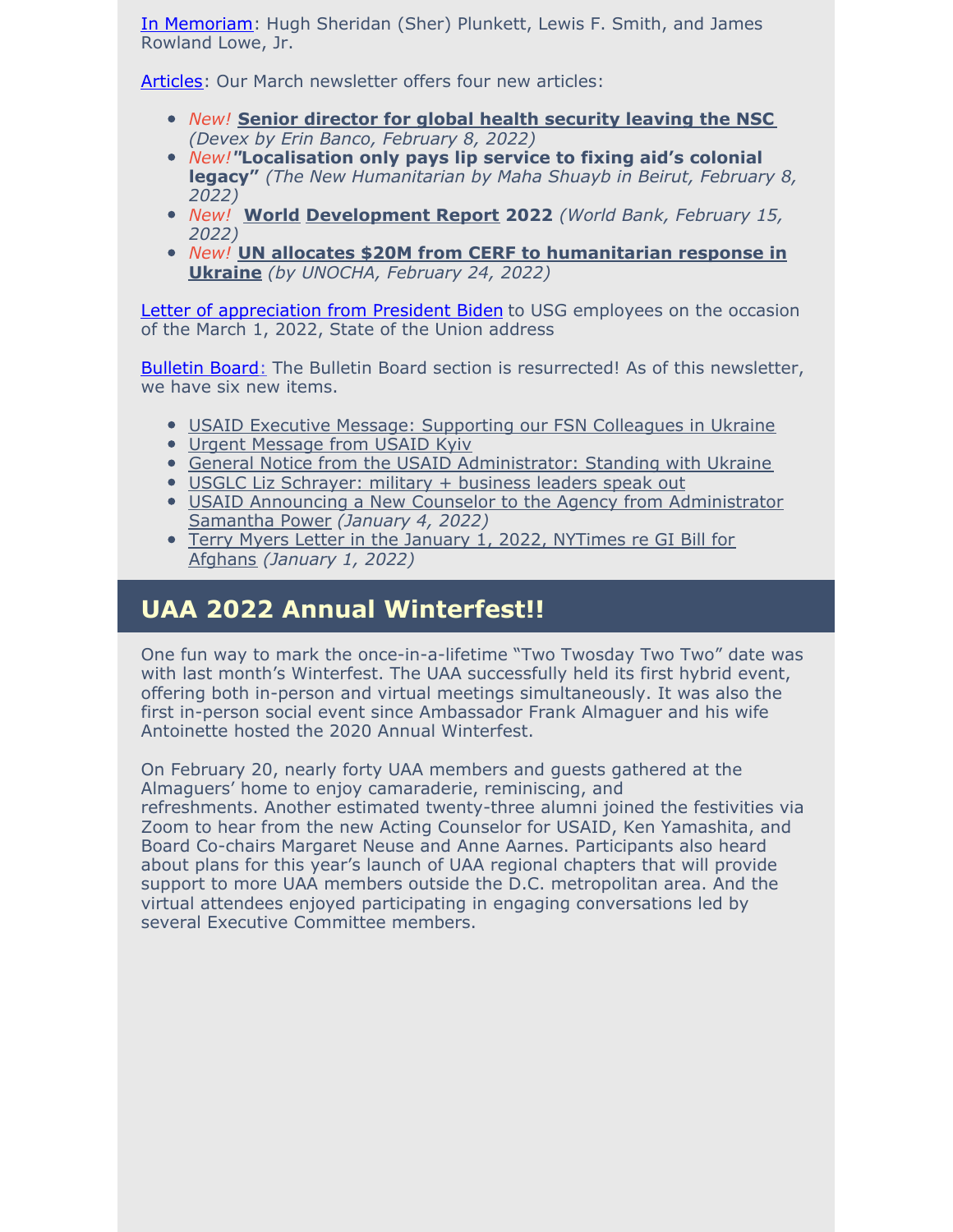

Tish Butler, Bambi Arellano, Gail Spence, Margaret Neuse, Lee Rousell, Frank Almaguer, and Joy Riggs-Perla enjoying the get-together.



Joy Riggs-Perla conversing with virtual participants.

#### **2022 UAA Awards Program**

In 2022, the UAA will continue to recognize significant contributions by UAA members through its signature Alumni of the Year Awards. Since the inception of the Awards Program in 2014, the UAA has recognized and celebrated new paths taken by USAID alumni to provide service to their communities and to make lasting contributions to others at home and abroad.

For the Alumni of the Year awards, your help is requested in identifying individuals whose post-USAID activities are truly exemplary and highlight the quality of our alumni community. We ask each of you to consider nominating (or self-nominating) someone you know who is deserving of this recognition.

The Awards Committee will accept nominations for Alumni of the Year, beginning now until July 31, 2022. Send nominations electronically to: **[awards@usaidalumni.org](mailto:awards@usaidalumni.org)**. The award winners will be announced at the Annual General Meeting in October.

The 2022 UAA Awards Program guidance is provided on the UAA website. Please [click](https://usaidalumni.org/guidance-for-the-2022-uaa-alumni-of-the-year-awards/) here.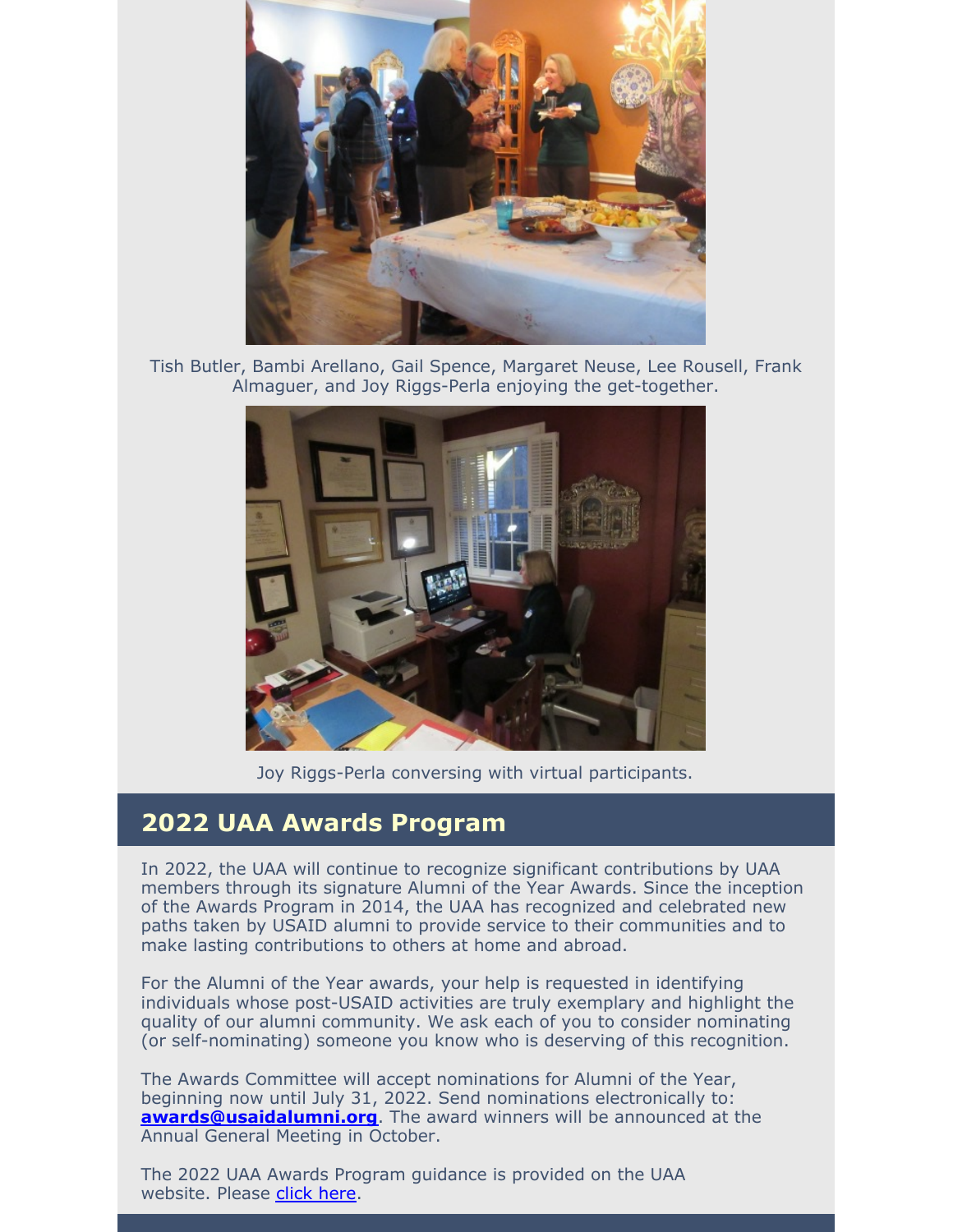## **Development Resources**

USAID retirees have been busy writing during COVID!! Two new books and one old one will be added shortly to the Bibliography of USAID Authors.

- Former USAID Health Officer, Carl Henn, has just self-published *My Two Centuries in Africa: How a Funny-Looking Kid from Indiana Wound Up on an Endless Africa Adventure* — a well-reviewed travel book and comingof-age memoir.
- Also, former mission director, Frank Young, has a well-received new book, *17 Aerogrammes: A Passage through India, 1969-70*, published as a paperback using journals, letters, and photographs taken a half century ago.

Both books can be purchased inexpensively on Amazon. All authors would be grateful.

The older book, *The Administration of Technical Assistance: Growth in the Americas (1957)* was written by Philip Glick, a legal counsel for two USAID predecessor agencies. This book, per Joe Ryan, is still a terrific guide to organizational issues of development assistance.

More info on each of these books will be placed in the Bibliography.

Please remember to send information of YOUR new book or others you have become aware of to [Jpielemeie@aol.com](mailto:Jpielemeie@aol.com). The Bibliography is a compendium of more than 250 titles written by USAID officers, spouses, children and FSNs and is available to retirees, students, researchers, and general readers at [https://usaidalumni.org/bibliography-usaid-authors](https://usaidalumni.org/bibliography-usaid-authors/).

#### **Alumni Profile: Marilyn Zak**



From an early age, Marilyn Zak's parents recognized and accepted that her dream was to see the world. After receiving bachelors and master's degrees in international business administration and economics from the University of Washington, she spent a year in the private sector before joining USAID to follow that dream. Her USAID career assignments provided excellent opportunities, and her accomplishments grew!

In her first assignment as international trade assistant in the Controller's Office, Marilyn soon discovered one person at a company

was falsely signing two different names. Marilyn developed the legal case, which the Agency won and granted Marilyn the first of many awards.

After overseas assignments in Indonesia and Paraguay followed by assignment in the LAC Bureau's new Office of Social and Civil Development, she was intrigued by and accepted an offer from the State Department's Inspector General of Foreign Assistance to assume responsibility for Haiti. She soon discovered that the U.S. Government was not dealing with civil society, thus resulting in a disconnect between what the majority of Haitians thought and that of Haitian officials and their American counterparts. After the IG reported a multitude of serious problems, the IG's Office was abolished.

For Marilyn, it meant a new assignment as Senior Policy Adviser for Human Rights, a new USAID program. One of her proudest achievements there was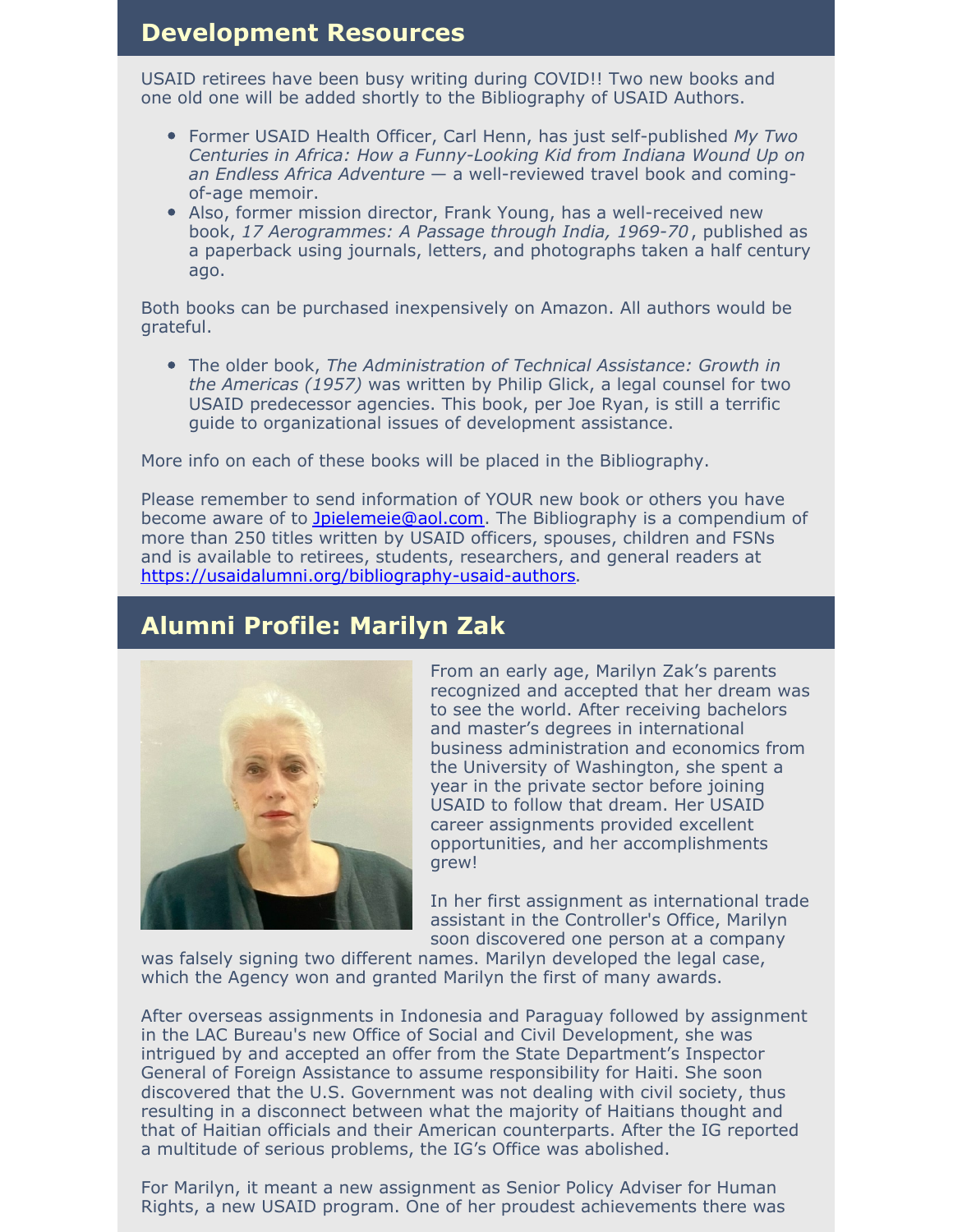development of a standard constitution for use by developing countries moving toward democracy.

She then attended the War College, the first female to do so, and was asked to teach there the following year. This led to USAID using the War College to move up women from their traditional roles to higher management.

Following Deputy Director assignments to the Caribbean Affairs Office and the Jamaica Mission, Marilyn was selected as Mission Director to the Dominican Republic where she and her staff developed and implemented an election assistance program that resulted in the country's most honest election just two years after its most fraudulent.

As Mission Director to Nicaragua, she led the design and implementation of a major emergency program that helped over 800,000 people recover from Hurricane Mitch. A key Presidential election followed, and Marilyn used her election expertise and experience to develop and direct a program that ensured free and fair elections in 2001 with high voter turnout and unchallenged results.

Marilyn was active in establishing the Women's Action Organization (WAO) of State, USAID and USIA and served as USAID Board Member. WAO helped finance a class action suit against State, alleging discrimination against women's assignments. After years, they won. WAO-USAID analyzed USAID's data and widely publicized *WAO's Profile of Women in USAID*, after much research found a number of discriminatory policies. An Equal Employment Opportunity Board was reestablished.

With her dream of seeing the world accomplished and her work in human rights, democracy, elections and women empowerment bearing fruit, Marilyn retired from USAID. She continues to enjoy traveling and writing on many subjects. She enjoys hearing from many UAA members and USAID friends from her home.

#### **UAA 2022 Membership Contributions are due!**

Making a Contribution for 2022 Membership

Membership in UAA is on a calendar year basis. All those whose contribution(s) are received between December 1, 2021, through November 30, 2022, will be considered members for 2022. For membership eligibility, suggested contribution levels, payment options, and how to join, see the listing on the left-side of the home page of the UAA website: [https://www.usaidalumni.org](https://www.usaidalumni.org/).

One payment option to consider is making a Qualified Charitable Contribution from your IRA as your membership contribution for the year, which can be for part or all of your required minimum distribution. (Unfortunately, this option is not available from the Thrift Savings Plan.) Please consult [https://www.irs.gov/publications/p590b#en\\_US\\_2020\\_publink100041439](https://www.irs.gov/publications/p590b#en_US_2020_publink100041439) for IRS information on this option.

Eligibility for UAA Member-Only Events through March 31, 2022

For UAA contributing member-only events between December 1, 2021, and March 31, 2022, both those who were members for 2021 and those who have become members for 2022 may attend. After March 31<sup>st</sup>, 2022, contributing membership for 2022 will be required for attendance at contributing memberonly events.

For questions, please contact [office@usaidalumni.org](mailto:office@usaidalumni.org).